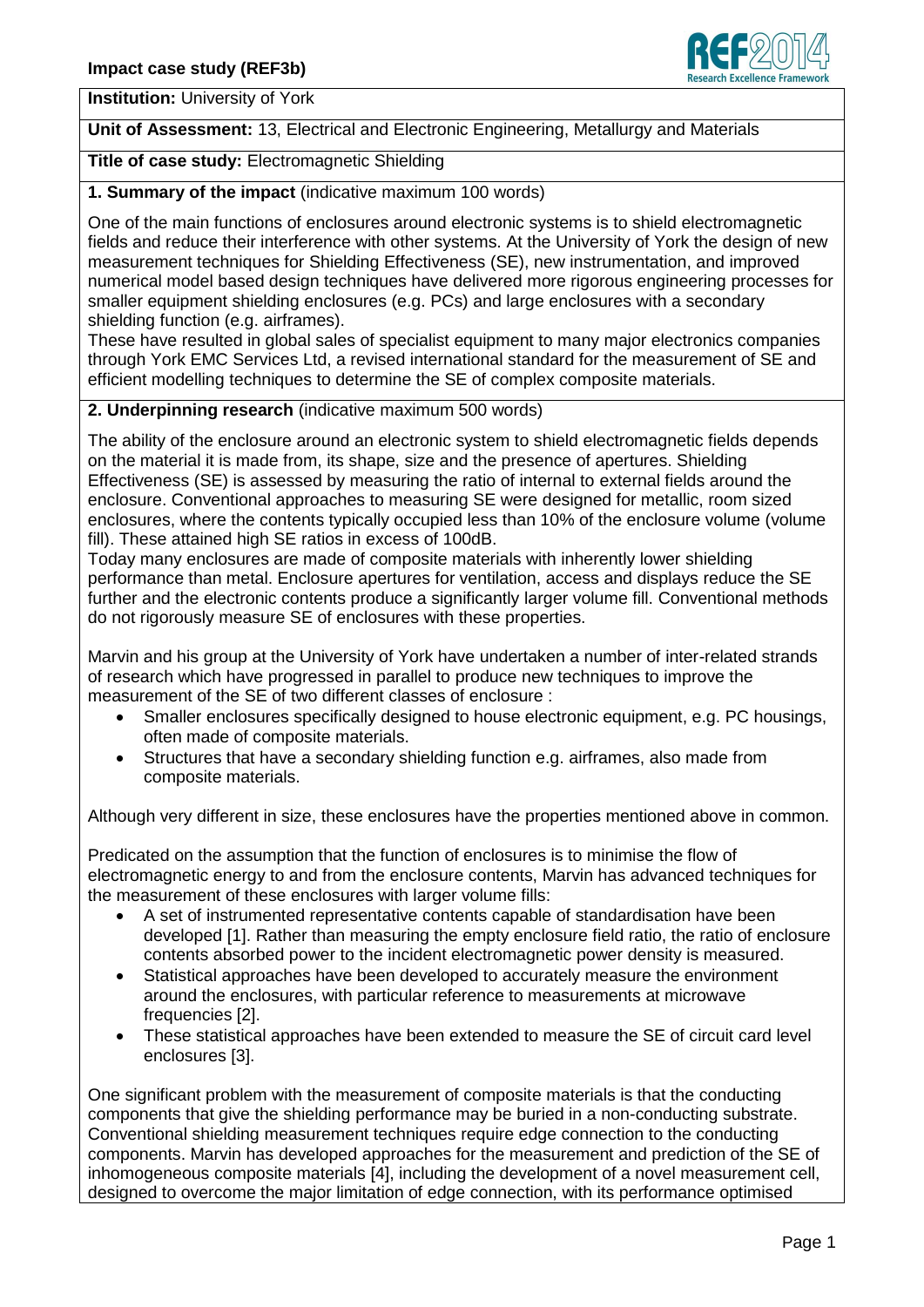### **Impact case study (REF3b)**



using numerical modelling [5] (figure 1 below). Extension of the use of this measurement cell has allowed the examination of the shielding properties of structural features such as joints and is being used to develop measurement based macro-models of these features for inclusion in fullsize simulations of airframes [6, 7].

Marvin's team have developed efficient digital filter based techniques for incorporation into timestepping full-wave solvers which have underpinned and informed the measurement work. These enable the modelling of frequency-dependent dissipative materials and fine scale structural features such as joints seams and apertures.

Initial work was on the BAES/EPSRC FLAVIIR programme (BAES, EPSRC, nine academic partners – Staff; J Dawson, L Dawson, Marvin, Robinson, Flintoft; 2005-7). This work was continued under the FP7 HIRF-SE programme (Co-ordinator Alenia-Aerospace, 43 partners – Staff; Marvin, J Dawson, L Dawson, Flintoft, Robinson; 2008–2013).



**Figure 1 - Image and cross-section of the contactless SE measurement system [5].**

**3. References to the research** (indicative maximum of six references)

[1]A proposed new definition and measurement of the shielding effect of equipment enclosures AC Marvin, JF Dawson, S Ward, L Dawson, J Clegg, A Weissenfeld Electromagnetic Compatibility, IEEE Transactions on 46 (3), 459-468 2004; doi: [10.1109/TEMC.2004.831901](http://dx.doi.org/10.1109/TEMC.2004.831901) (Citations: Google scholar - 34, Scopus – 21)

[2] Shielding measurements of equipment enclosures in the radiating near field AC Marvin, Y Cui Electromagnetic Compatibility, IEEE Transactions on 49 (4), 860-867 2007; doi: [10.1109/TEMC.2007.908268](http://dx.doi.org/10.1109/TEMC.2007.908268)

[3] An Investigation of the Shielding Performance of PCB-level Enclosures using a Reverberation Chamber H Yuhui, A Marvin. IEEE 2007 International Symposium on Electromagnetic Compatibility; doi: [10.1109/ISEMC.2007.240](http://dx.doi.org/10.1109/ISEMC.2007.240)

[4] A Rectangular Waveguide Cell for Measurement of the Shielding Effectiveness of Anisotropic Materials. L Dawson, I D Flintoft, A C Marvin and J F Dawson. EMC Europe 2010, 9th International Symposium on EMC joint with 20th International Wroclaw Symposium on EMC*,*  Wroclaw, Poland, PprNo. 121, 13-17 September, 2010. ISBN 978-83-7493-426-8 *(Available on request)*

[5] A method for the measurement of shielding effectiveness of planar samples requiring no sample edge preparation or contact AC Marvin, L Dawson, ID Flintoft, JF Dawson Electromagnetic Compatibility, IEEE Transactions on 51 (2), 255-262 2009; doi: [10.1109/TEMC.2009.2015147](http://dx.doi.org/10.1109/TEMC.2009.2015147) (Citations: Google scholar - 22, Scopus – 18)

[6] Building electromagnetic macro models for small structures on aircraft: Characterising and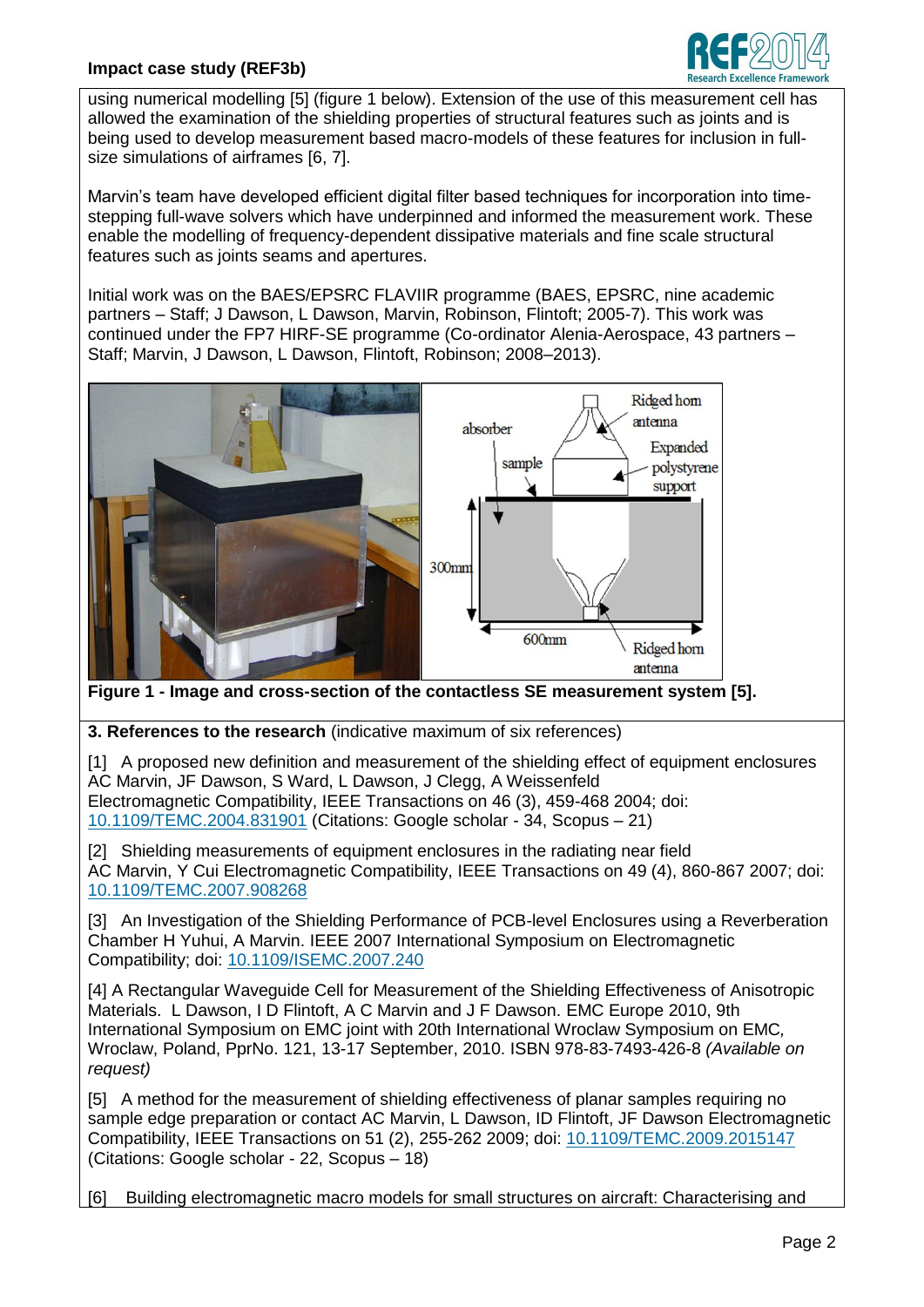

modelling joints, seams, and apertures. Xia, R., Dawson, J. F., Flintoft, I. D., Marvin, A., Porter, S. J. & Marschke, I 26-Sep-2011 EMC Europe 2011. York, UK p. 575-580.

[7] Use of a Genetic Algorithm in Modelling Small Structures in Airframes; Characterising and modelling joints, seams, and apertures R Xia, J F Dawson, I D Flintoft, A C Marvin, S J Porter EMC Europe 2012, Rome, September 2012; doi: [10.1109/EMCEurope.2012.6396718](http://dx.doi.org/10.1109/EMCEurope.2012.6396718)

### **Notes:**

All authors referenced above are from the University of York; Marvin – Professor; J Dawson – Senior Lecturer (SL); L Dawson – Research Associate; I Flintoft – Research Associate; S Porter – SL; J Clegg – Research Associate; Xia, YuHui, Cui, Ward – PhD students. EMC Europe is the premier conference for work in this area Citation data for Google Scholar and Scopus from 11/11/13

## **4. Details of the impact** (indicative maximum 750 words)

The underpinning research has advanced conventional approaches in measuring Shielding Effectiveness (SE) to produce measurement techniques for two different classes of enclosure. These are a) smaller enclosures with linear dimensions between 2m and 100mm specifically designed to house electronic equipment and b) structures such as vehicle bodies that have a secondary shielding function.

The impact from this research is in three related themes, (i) the development and sales of specialist radiation sources for SE measurements, (ii) the development of a new version of the principal international standard for shielding measurements of enclosures covering smaller enclosures with linear dimensions between 100mm and 2m, (iii) the development of new measurement techniques and the enhancement of modelling of the shielding of complex structures fabricated from composite materials.

# (i) Specialist Radiation Sources for SE measurements

Marvin's work on enclosure SE measurements has been supported through York EMC Services Ltd (YES) [I1], a University of York spin-off company, where Marvin is the Technical Director. Building on the underpinning research, a series of development contracts from the Intel Corporation produced a number of wide-bandwidth miniature radiation sources to measure the SE of their suppliers' enclosures. The sources are intended to mimic the radiated energy emitted by VLSI processor chips. The outcome of these contracts has been a series of comb-generator sources.

YES have invested in the development of further sources to provide a suite of products (CGE01, CGE02, CGE03, YRS01 & YRS02 [I2]) that between them cover the frequency range 5kHz to 40GHz. These are specialist devices, selling for around £2k - £5k each, used by EMC test facilities and enclosure manufacturers worldwide. In the period 2008 – 2013 170 of these sources have been sold in the US, the Far-East and Europe through the YES distributor network [I3, I4, I5]. Customers are from both the commercial and the academic sectors. Commercial customers since 2008 include Intel, Apple, Microsoft, Nokia, IBM, Google, Samsung, Sun Microsystems, Sony, Sony Ericsson, Dell, NEC, Research in Motion, Thales, Honeywell, EMV, TUV Sud, TUV Rheinland, TDK, Fujitsu and Honda R & D. Academic customers over this time period include the Slovak University of Technology, Seo Kyeong University, South Korea and Curtin University of Technology, Australia. Typically manufacturing customers use the sources to assess the SE of their suppliers' enclosures or to ensure that their suppliers undertake SE assessment, as well as undertaking their own in-house development – for example Dell have used a CGE01 source to develop enclosure SE measurement techniques for which they have filed a patent [I8]. While competitor products exist, (Com-Power, Teseq, AET and LaPlace Instruments), YES provides the broadest range of products, covering the widest frequency range.

# (ii) New standards development

The move from SE measurements of small numbers of high performance systems to larger numbers of measurements of lower performance enclosures has also driven measurement